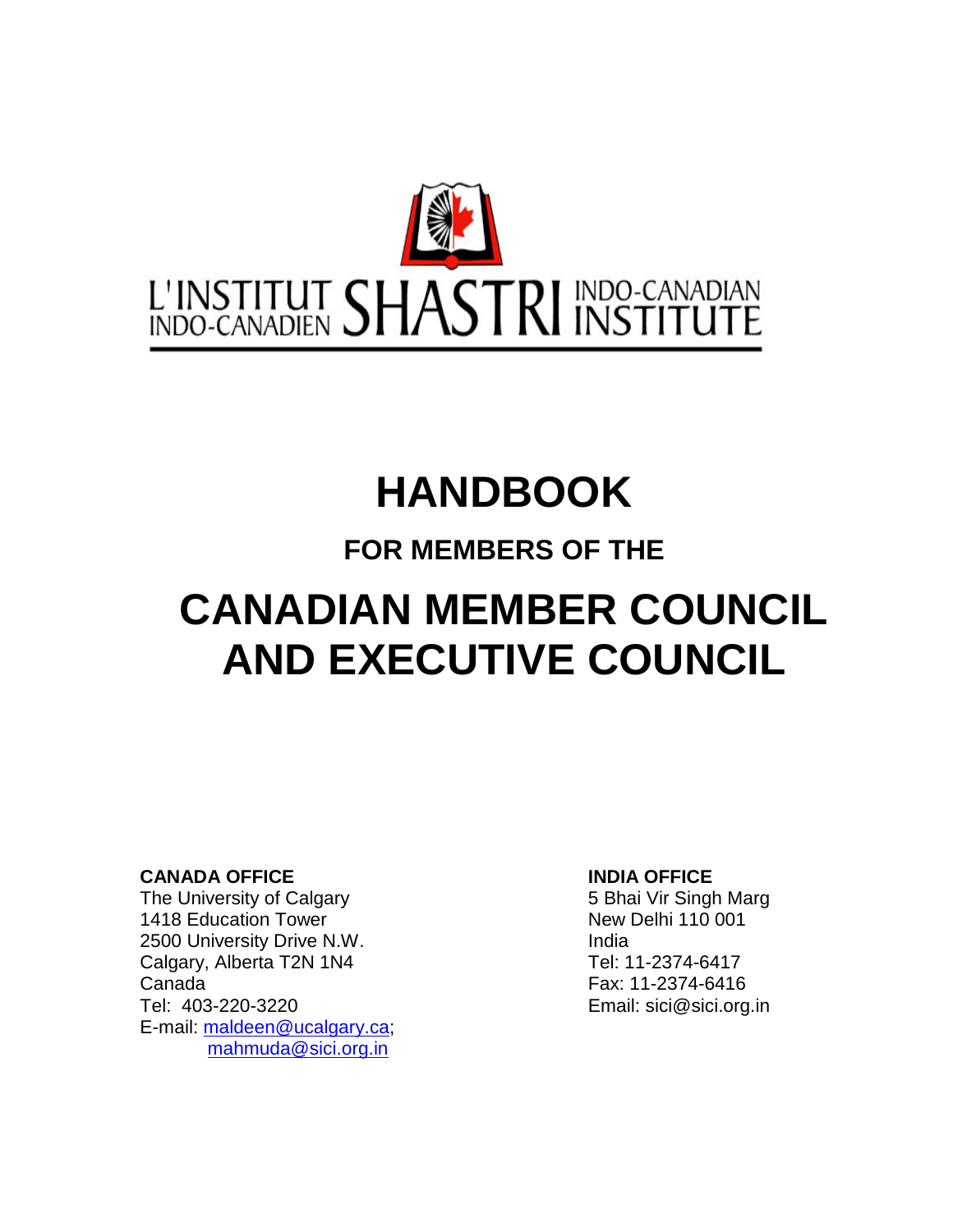## **Table of Contents**

- **1. Introduction**
- **2. Thematic Focus**
- **3. Funding**
- **4. Membership and Governance**
- **5. Communications**
- **6. Volunteer Committees**

#### **7. Appendices:**

- i. Bylaws
- ii. Executive Council
- iii. Member Council
- iv. Policies:
	- a. Gender Equality Policy
	- b. Environmental Policy
	- c. Sexual Harassment Policy
	- d. Travel Expense Claim policy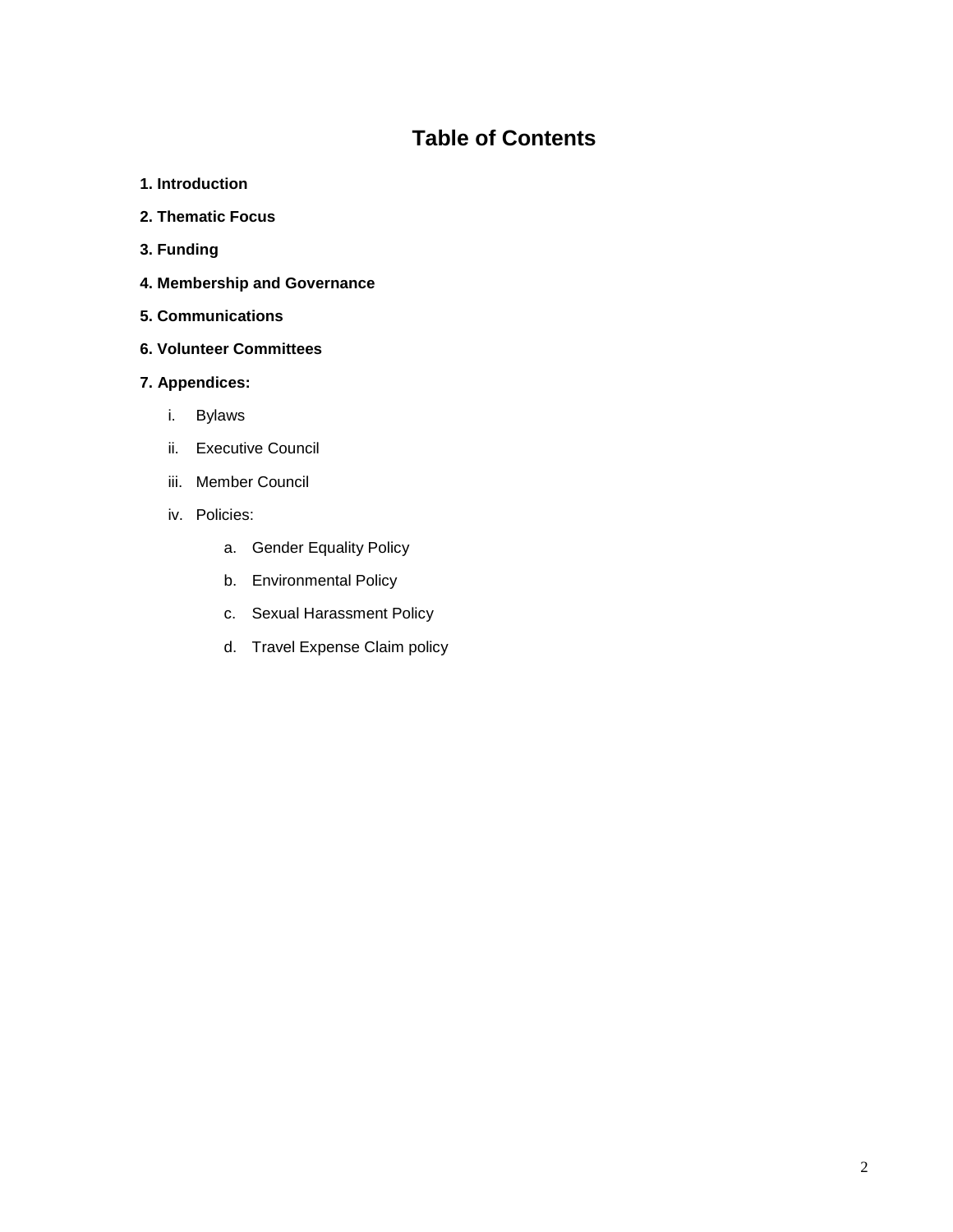# **Introduction**

The Shastri Indo-Canadian Institute (SICI) is a unique bi-national educational enterprise that promotes understanding between India and Canada through scholarly activities and research. The Institute funds research, links institutions in the two countries, and organizes seminars and conferences. It is named after Lal Bahadur Shastri, who served as the Prime Minister of India from 1964 to 1966.

Founded in 1968 with a grant from the Indian government, the Shastri Institute originally sought to encourage Canadian teaching and research on India. Focussing on the humanities and social sciences, it funded fellowships and distributed books and journals to the libraries of its Canadian member institutions. The Institute's success in sparking interest in India Studies among Canadian academics led to a reciprocal interest in Canada among Indian scholars. In the 1980s, SICI began to promote Canadian Studies in India, and in more recent years it has expanded its activities to be fully interdisciplinary, encompassing disciplines ranging from the fine arts to business, science, and engineering.

Currently, SICI's membership pool includes 120 flagship universities and institutions from India and Canada. The Canadian universities and institutions form the SICI Canadian Member Council (CMC) and the Indian universities and institutions form SICI Indian Member Council (IMC). Please refer to the link:<http://shastriinstitute.org/member-council> for a full list of CMC and IMC member institutions. New applications for membership are considered on a regular basis by the Executive Council.

## **1. Thematic Focus**

All awards/programs of the Institute are subject to availability of funding. Please refer to the Institute's web site link: <http://shastriinstitute.org/grants-awards> for current program information and application forms.

In general, SICI's program activities fall under the following four thematic areas, all of them predicated on the principles of bi-national communication, partnership, and research:

### **a) Student Mobility**

SICI offers several grants, awards and projects for Canadian and Indian students with a thrust to build the capacity of young students (undergraduate, graduate and doctoral levels) in the areas of widening visions, learning and sharing of knowledge, professional capacity building (e.g. project designing, development, management, research and report writing), raising confidence and intercultural communication skills, etc.

#### **b) Faculty Mobility**

SICI offers seed grants, fellowships and travel subsidies to the faculty members of Canadian and Indian member institutions to initiate and promote academic linkages, courses and research interventions to facilitate creation of long-term institutional partnerships as well as capacity building in Canadian and Indian institutions.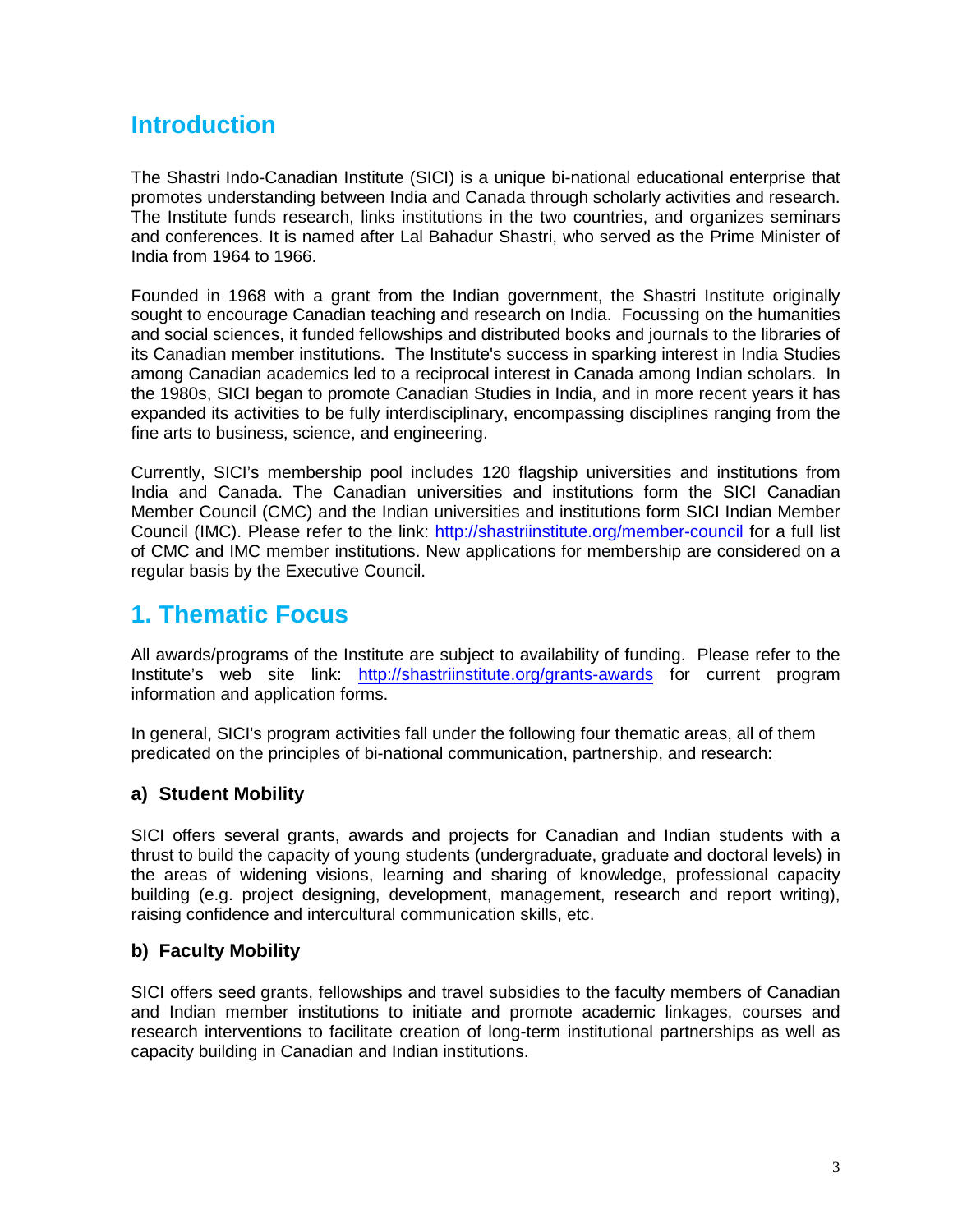#### **c) Collaborative Research**

SICI provides grants for collaborative research (including participatory action research) with a key thrust to form bi-national research collaboration between Canadian and Indian member institutions and other reputed research and development organizations. The research topics include issues related to the national development priorities of India and Canada including the millennium development goals.

#### **d) Application of Research-Generated Knowledge**

SICI also awards grants for application and dissemination of research-generated knowledge. While currently this element of programming is confined to small grants in aid of publication, in earlier years it has extended to larger policy-related and business-related projects, and a process of re-expansion along these lines is envisaged as and when funding levels permit.

In addition to these major themes, SICI is active in mobilizing library resources to support Indian Studies in Canada and Canadian Studies in India, as well as sponsoring scholarly events that are held by member institutions in appropriate fields. SICI is also pleased to offer in-country facilitation and networking services. Both the Canadian Office in Calgary and the India Office in Delhi stand ready to offer advice to members regarding possible cooperative arrangements in each respective country, and to provide support services to those visiting either India or Canada.

# **2. Funding**

The Institute receives funding from the Governments of India and Canada. In India, the funding to the Institute is channelled through the Ministry of Human Resource Development (MHRD). In Canada, the Institute received core funding for 2007-2012 from the Canadian International Development Agency, and since that time has received support on an intermittent basis from the Department of Foreign Affairs and International Trade Canada, now Global Affairs Canada. The annual subscriptions from the member institutions and private donations also expand the Institute's funding. Recently the Government of India has approved 5-year funding in an amount equivalent to CAD 7 M for SICI India to provide programs that support Indian higher learning institutions to undertake collaborative educational activities with Canada. SICI's current vision extends to seeking more systematic support from foundations and other donors, while also maintaining traditionally close funding relationships with the respective governments.

# **3. Membership and Governance**

#### **a) Membership (CMC)**

SICI Membership in Canada is open to Canadian academic institutions of higher learning and related research councils, institutes, commissions and national museums located in Canada, with **such credentials as approved by the Executive Council. The Executive Council shall have the** authority to admit new Members. A new Member shall become a Member on the date set by the Executive Council. Higher education institutions, to be considered for membership, must normally be affiliated with Universities Canada and maintain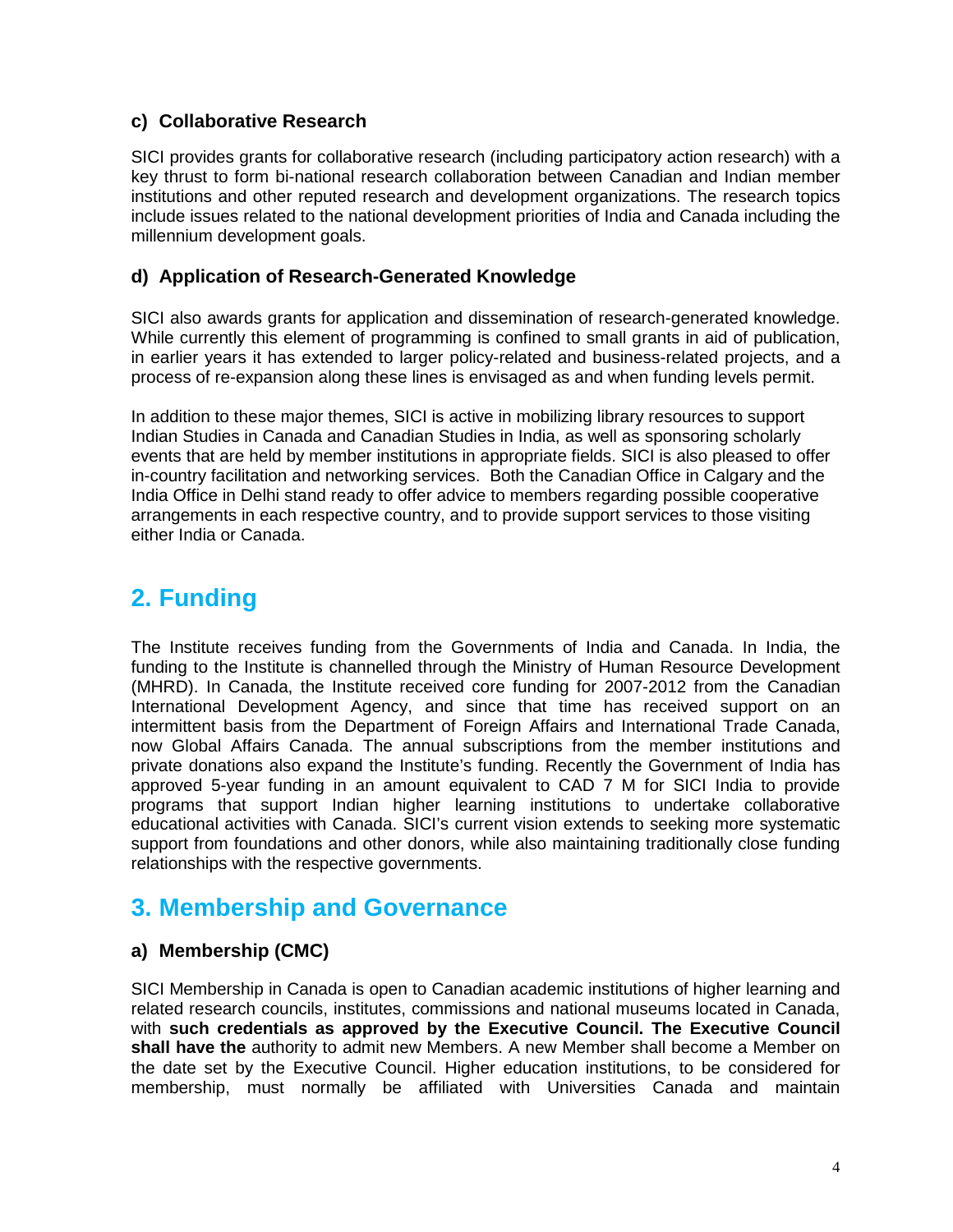undergraduate and/or graduate teaching and research programs in relevant fields, as well as having an interest in active collaboration with India.

Necessary information and application forms related to membership admission requirements are available on Shastri Institute's website.

#### **b) Membership Fees**

Current membership fees are as follows:

| <b>Category One</b>                               | <b>Category Two</b>                               |
|---------------------------------------------------|---------------------------------------------------|
| Fees for Institutions more than<br>6,000 students | Fees for Institutions less than 6,000<br>students |
| <b>CAN\$ 5,233</b>                                | <b>CAN\$ 3,140</b>                                |

The Executive Council shall have the authority to set the fees for membership, subject to ratification by the Canadian Member Council.

#### **c) Member Representatives**

Each member institution appoints a representative to the Canadian Member Council. A similar process also applies to the Indian Member Council. It is recommended that representatives have a term of three to five years, though this is within the prerogative of the member institution. A representative should be an academic employee (or very recent emeritus) and should be a person with the ability and inclination to represent the institution actively and comprehensively – that is, in a way that will embrace all faculties and disciplines.

#### **d) Member Councils**

The Canadian Member Council and the Indian Member Council meet annually in, respectively, Canada and in India. Their responsibilities are to:

- Elect officers and members of the Executive Council;
- Elect Standing Committee Chairs for the relevant committees in each respective country;
- Review the achievements of the Institute during the previous year;
- Discuss the strategic directions for the Institute for forthcoming year/s;
- Make resolutions/recommendations on policy, programs and procedures to be brought forward to the Executive Council and/or AGM;
- Participate in a thematic workshop or conference on a topic of mutual interest that coincides (when possible) with the annual members' meeting.
- Identify a proxy representative for the upcoming AGM when it is held in the opposite country. Executive Council members may carry the proxy votes.

Between annual meetings, members are asked from time to time for their advice and approval on matters via the Institute's online e-governance system.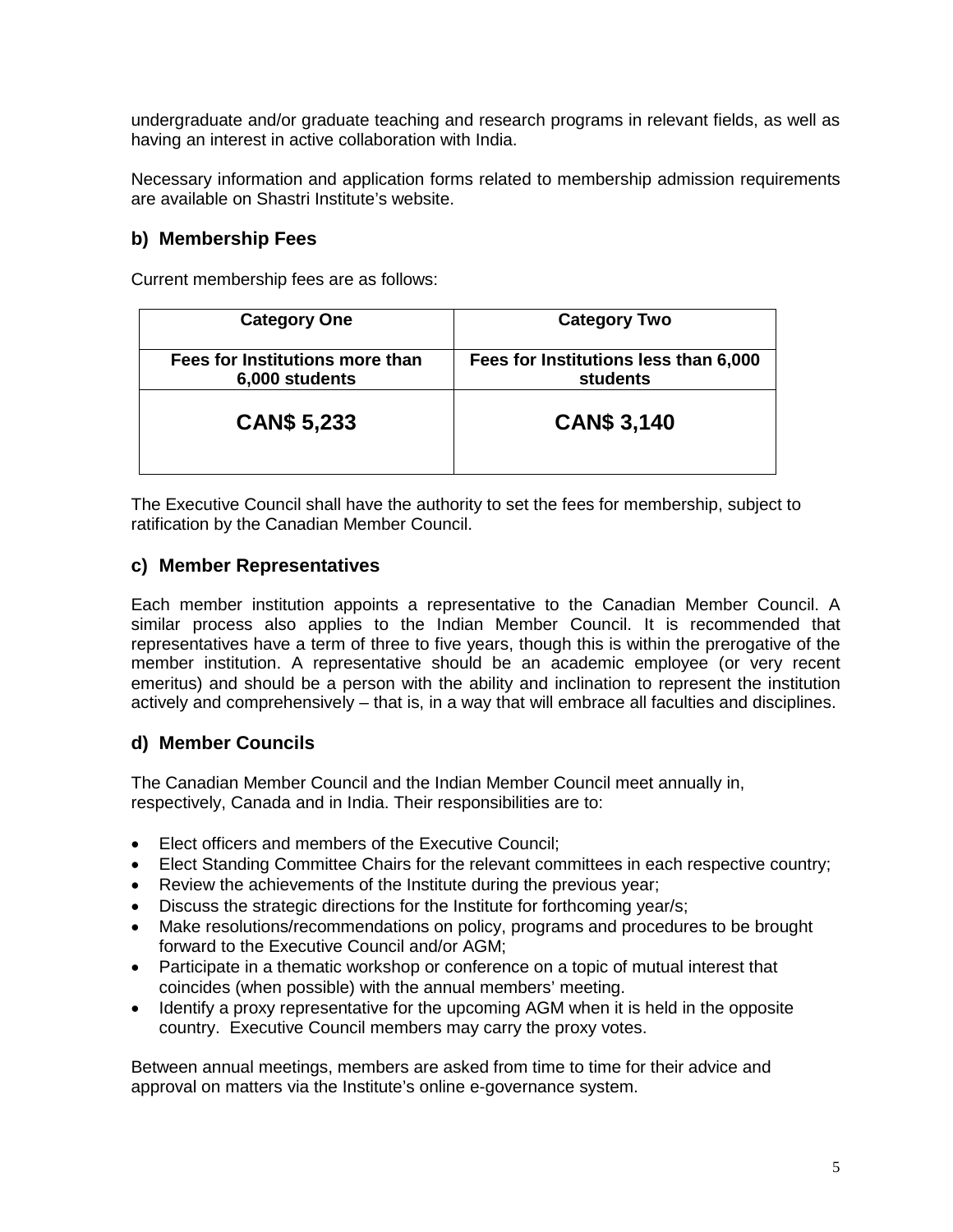### **e) Cost Reimbursement to Members for Members' Council Meeting**

The travel expenses for representatives of the member institutions to attend Member Council meetings are reimbursed as per the Institute's travel policy. The Institute's travel Expenses policy including Expense Claim form are available at: [https://www.shastriinstitute.org/travel](https://www.shastriinstitute.org/travel-expense-reimbursement-policy)[expense-reimbursement-policy](https://www.shastriinstitute.org/travel-expense-reimbursement-policy)

#### **Appointment of Officers of Executive Council**

The members in each country elect the officers from their own Member Council to represent their interests on the Executive Council. The Executive Council comprises six members, of whom the Canadian Member Council elects three and the Indian Member Council elects three. Some members of the Executive Council are members-at-large, while others hold specific offices (viz. President; Vice-President/President Elect; Secretary-Treasurer).

Each of the Government of India and the Government of Canada is also entitled to appoint one additional member to the Executive Council, as it may determine from time to time.

The Executive Council meets face-to-face twice per year, including a spring meeting that is held in conjunction with one of the member councils. Meetings are held alternately in Canada and in India. The Executive Council also meets via teleconference and web during the remaining months of the year, whenever called into session by the President.

Except for the Shastri Membership Development Fund (SMDF), the members of the Executive Council are not eligible to apply or receive any awards/grants of the Institute during their tenure.

#### **f) Officers and Members of Executive Council**

The following positions are elected by the Member Councils:

- President
- Vice-President/President Elect
- Secretary-Treasurer
- 3 Members-at-Large

The following positions are appointed:

- Government of India representative
- Government of Canada representative

Please note the following:

- $\checkmark$  All positions are voluntary.
- $\checkmark$  The position of Vice-President and President-elect rotates between the two countries in alternating years.
- $\checkmark$  On a rotating basis the members in each country elect a Vice-President/President Elect for a two-year term. The Vice-President serves one year as the Vice President and assumes then the role of President in the following year.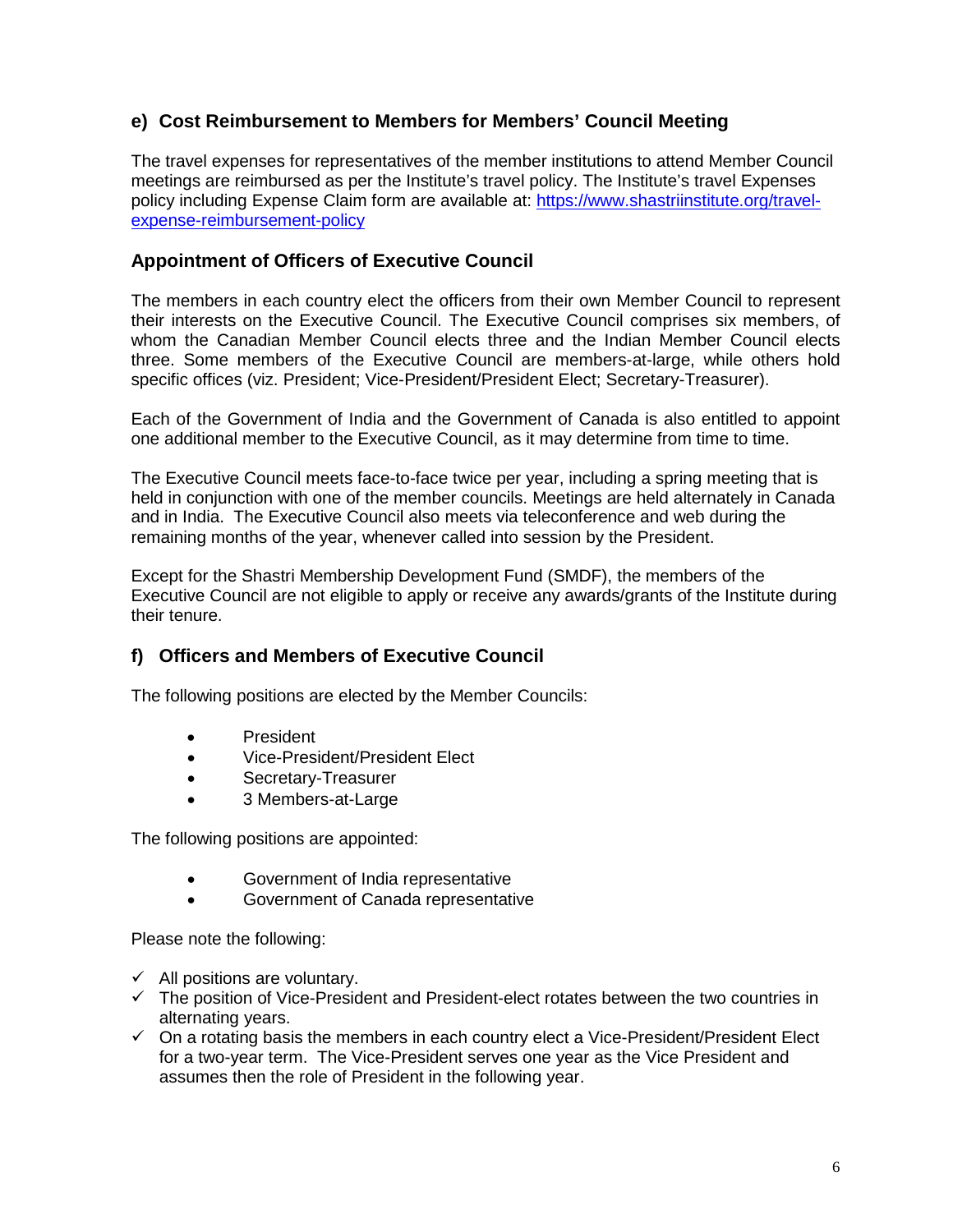- $\checkmark$  The President is also the Chief Executive Officer of the Shastri Institute. The President chairs the AGM and meetings of the Executive Council and the meetings of the Member Council in the country they are from.
- $\checkmark$  The Vice-President/President Elect is the chair of the Member Council in the country they are from.
- $\checkmark$  The Secretarv-Treasurer is elected for a two-year term and is a Canadian position for purposes of facilitating maintenance of the Institute's legal obligations and financial reporting under the Letters Patent as a Canadian organization.
- $\checkmark$  Council members are eligible for Shastri fellowships, but members of the Executive Council are not while in office.

# **4. Communications**

Posters and notices advertising the Institute's programmes are circulated to Members from time to time. Members ensure that these are given prominent display on bulletin boards, etc. and make others aware of the Institute's programmes and fellowships.

The following publications assist members to publicize and represent their institutions to Shastri Institute and the wider networks:

- a. **Newsletter:** The Shastri Newsletter is published periodically. It features current topics of interest and contributions from member institutions.
- b. **Program Guide:** The Shastri Program Guide is published biannually. It features details of the Institute's programmes of interest both to the individual scholar and to member institutions.
- c. **Annual Report:** An Annual Report is published upon completion of each fiscal year. It features a review of the year's activities as well as a financial summary. It is distributed to the member institutions, various funding agencies as well as individual donors.
- d. **Handbook for Members:** A Handbook for Members' is published/updated annually to assist members to represent the Institute at its member institutions.
- e. **Website:** SICI maintains a single website that encompasses activities in both Canada and India. The site contains detailed program information, various policies governing the Institute's programs and administrations, information about various upcoming events of the Institute, information of alumni, etc. The website address is: <https://www.shastriinstitute.org/>

# **5. Volunteer Committees**

The business of the Institute is conducted by volunteers and through its various standing, program adjudication and other committees. All Shastri committees are advisory in nature. Their decisions are recommendations to the Executive Council, or in the case of electoral nominations to the members as gathered in the Member Councils.

#### **a) Standing Committees in Canada**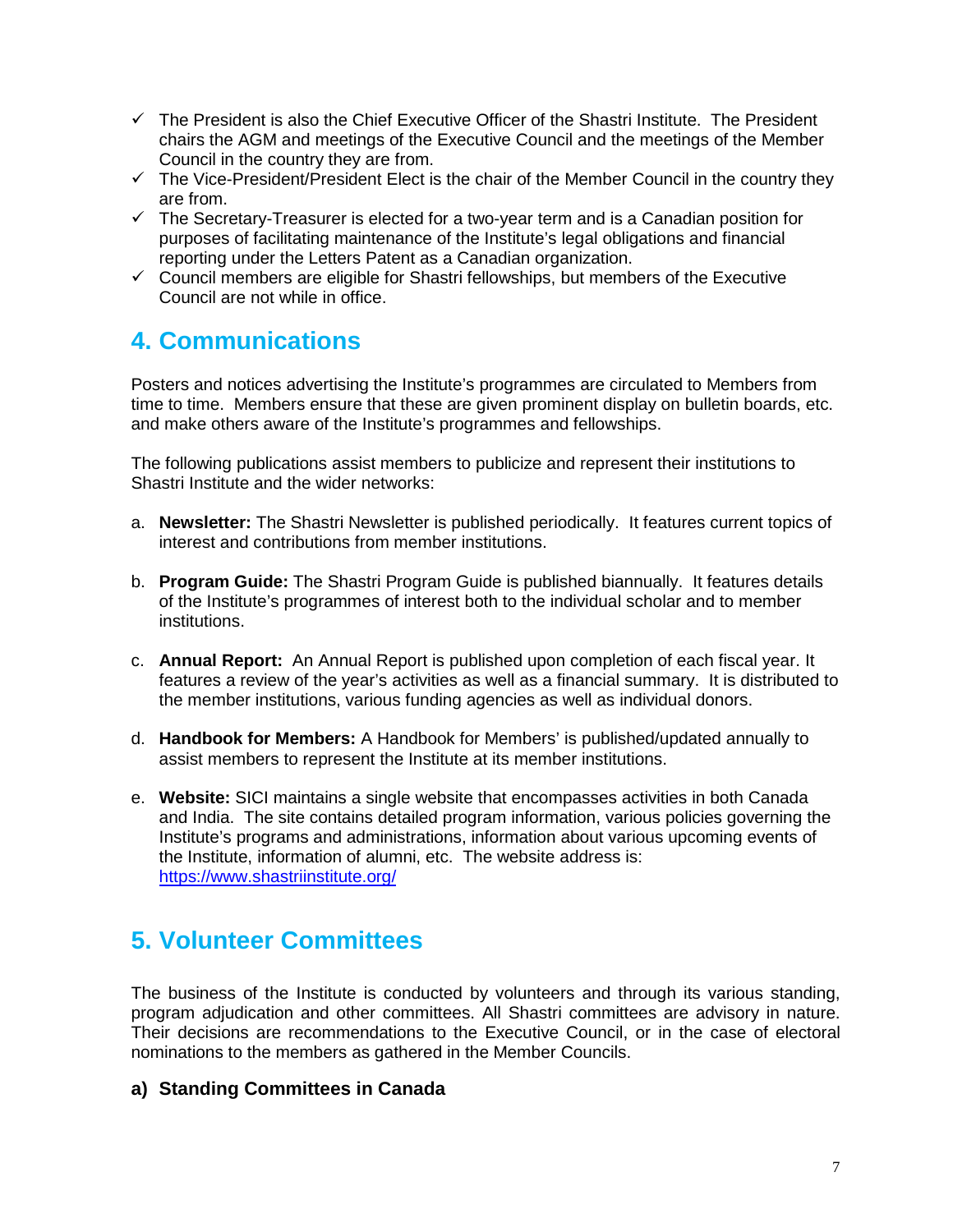- > Nominating Committee
- **▶ Conflict of Interest Committee**

The members of the Standing Committees are elected by the member during the annual Canadian Member Council meeting. Members of the standing committees are not eligible for any awards adjudicated by their committees.

#### *Nominating Committee*

The Nominating Committee proposes at least one nominee, and preferably two, for each of the positions on the Executive Council and for standing committee Chairs becoming vacant at the upcoming annual Member Council meeting. It calls for formal nominations from the Member Council by March 31st. The nominators may provide documentation highlighting the recent academic and administrative accomplishments of their nominee, and nominees themselves may write statements about their platform and reasons for seeking office. The Committee circulates this material to the Member Council prior to the annual meeting. Nominees may also be required to give a short speech at the annual Member Council Meeting about their candidacy. Nominations are also accepted from the floor.

#### *Conflict of Interest Committee*

This Committee is appointed to advise the Executive Council on any issue relating to actual or potential conflict of interest. The Committee ensures the Conflict of Interest policies, approved by the members are followed.

**b) Program Adjudication Committees in Canada** (formed as & when required)

The formation of a Program Adjudication Committee depends on the availability of that program in any given year. All adjudication committees are duly ratified by the Executive Council. Following are some examples of committees formed in recent years:

- ▶ Shastri Research Grant Committee
- Action Research Project Grant Committee
- $\triangleright$  Pro-Development Initiative Grant Committee
- Institutional Research Collaboration Development Committee
- Policy Research Grant Committee
- ▶ Faculty Mobility Grant Committee
- $\triangleright$  Faculty Training and Internationalization Committee
- **Partnership Development Seed Grant Committee**
- ▶ Shastri Partnership Seed Grant in Aid Committee
- $\triangleright$  Scholar Travel Subsidy Committee
- $\triangleright$  Student Excellence Award Committee
- Lal Bahadur Shastri Student Prize Committee(s)
- Youth Internship Project Committee
- $\triangleright$  Internship Projects for Indian Students Committee

#### **c) Shastri Local Committees**

Local Shastri committees have been set up at some Canadian member institutions. Headed by the institution's representative on the Member Council, they typically help organize lectures and courses, host Indian visitors, and sponsor cultural events with an Indian focus. Their activities are noted regularly in the Institute's newsletter. Some committees have also